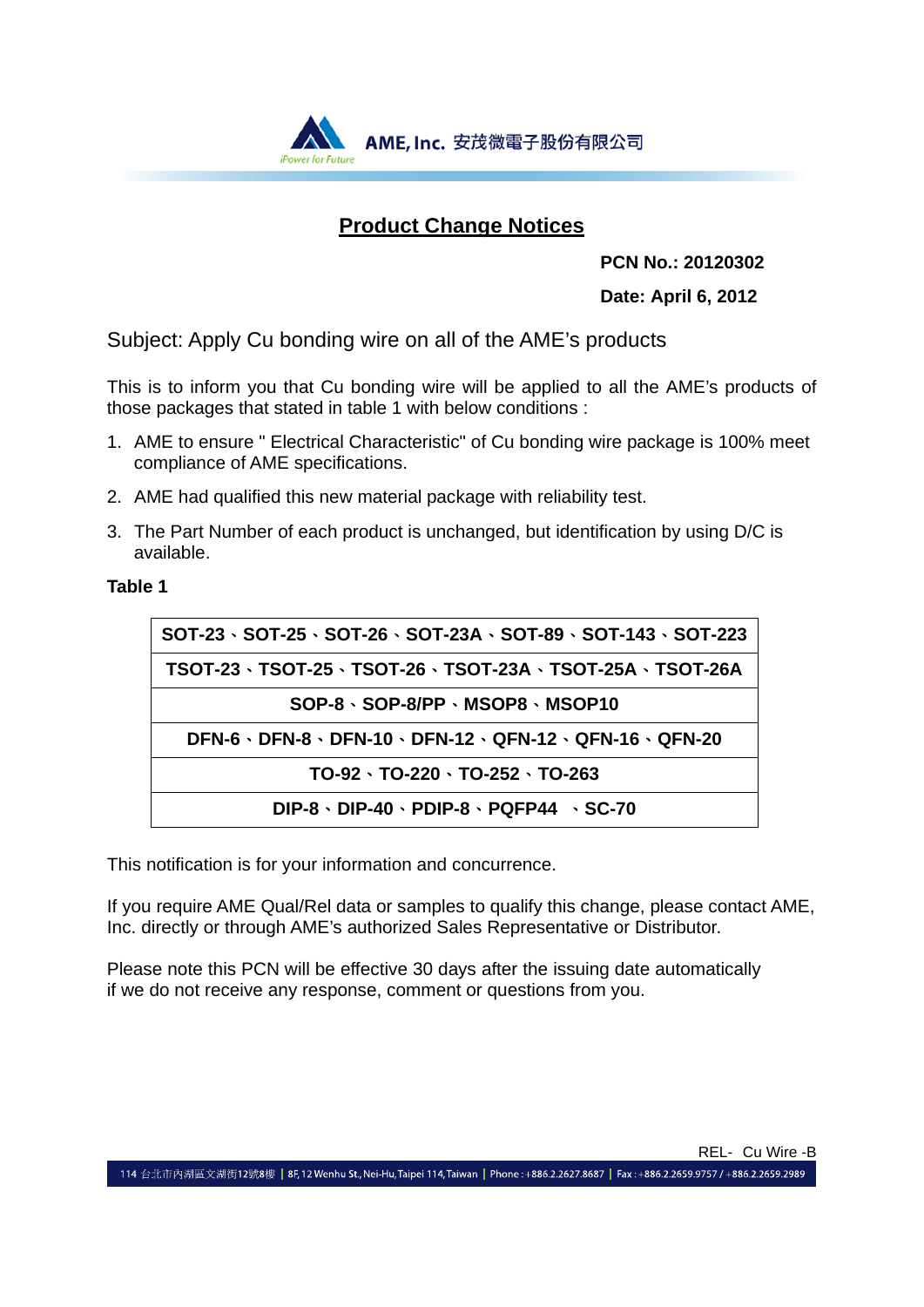

If you have any questions concerning this change, please contact:

### **PCN Originator:**

Name: Bill Chou – Director, Engineering Department Email: bill\_chou@ame.com.tw Phone: +886.2.2627.8687 # 2110

#### **Reason of Change:**

Add Cu bonding wire to ensure the sufficient material source from supplier.

#### **Qual/Rel Report:**

| <b>Test Item</b> | <b>Method</b>                                    | <b>Result</b><br><b>Description</b>                                 |                  |
|------------------|--------------------------------------------------|---------------------------------------------------------------------|------------------|
| <b>HTOL</b>      | MIL-STD-883F 1005.8                              | T <sub>STRESS</sub> =125°C, Duration= 1000hrs Biased                | <b>Pass</b>      |
| <b>ESD</b>       | MIL-STD-883G<br>Method 3015.7                    | Human Body Model, Class 2,<br>2kV minimum                           | <b>Pass</b>      |
| Latch-up         | <b>JEDEC STANDARD</b><br><b>NO.78 MARCH 1997</b> | Level A, 100mA minimum                                              | <b>Pass</b>      |
| <b>MSL</b>       | <b>IPC/JEDEC</b><br><b>J-STD-020D</b>            | 85/85 168 hours, IR-reflow 3 cycles<br>Peak Temp. = $260^{\circ}$ C | MSL <sub>1</sub> |
| <b>HTS</b>       | JESD22-A103C                                     | 150℃, 1000 hrs                                                      | <b>Pass</b>      |
| THT (85/85)      | <b>JESD22-A101C</b>                              | 85℃,85% RH, 1000hrs, without bias                                   | Pass             |
| <b>PCT</b>       | JESD22-A102C                                     | 121℃, 100% RH, 2atm, 168hrs                                         | <b>Pass</b>      |
| <b>TCT</b>       | JESD22-A104D                                     | $-65^{\circ}$ C ~ 150 $^{\circ}$ C, 500 cycles, DWELL=15min         | <b>Pass</b>      |
| Solderability    | <b>J-STD-002C</b>                                | Temp.=260℃, Duration=5sec                                           | <b>Pass</b>      |
| IR-reflow        | JESD22-A113F                                     | See IR reflow Profile, Perform 3 cycles test                        | <b>Pass</b>      |

REL- Cu Wire -B

114 台北市內湖區文湖街12號8樓 | 8F, 12 Wenhu St., Nei-Hu, Taipei 114, Taiwan | Phone: +886.2.2627.8687 | Fax: +886.2.2659.9757 / +886.2.2659.2989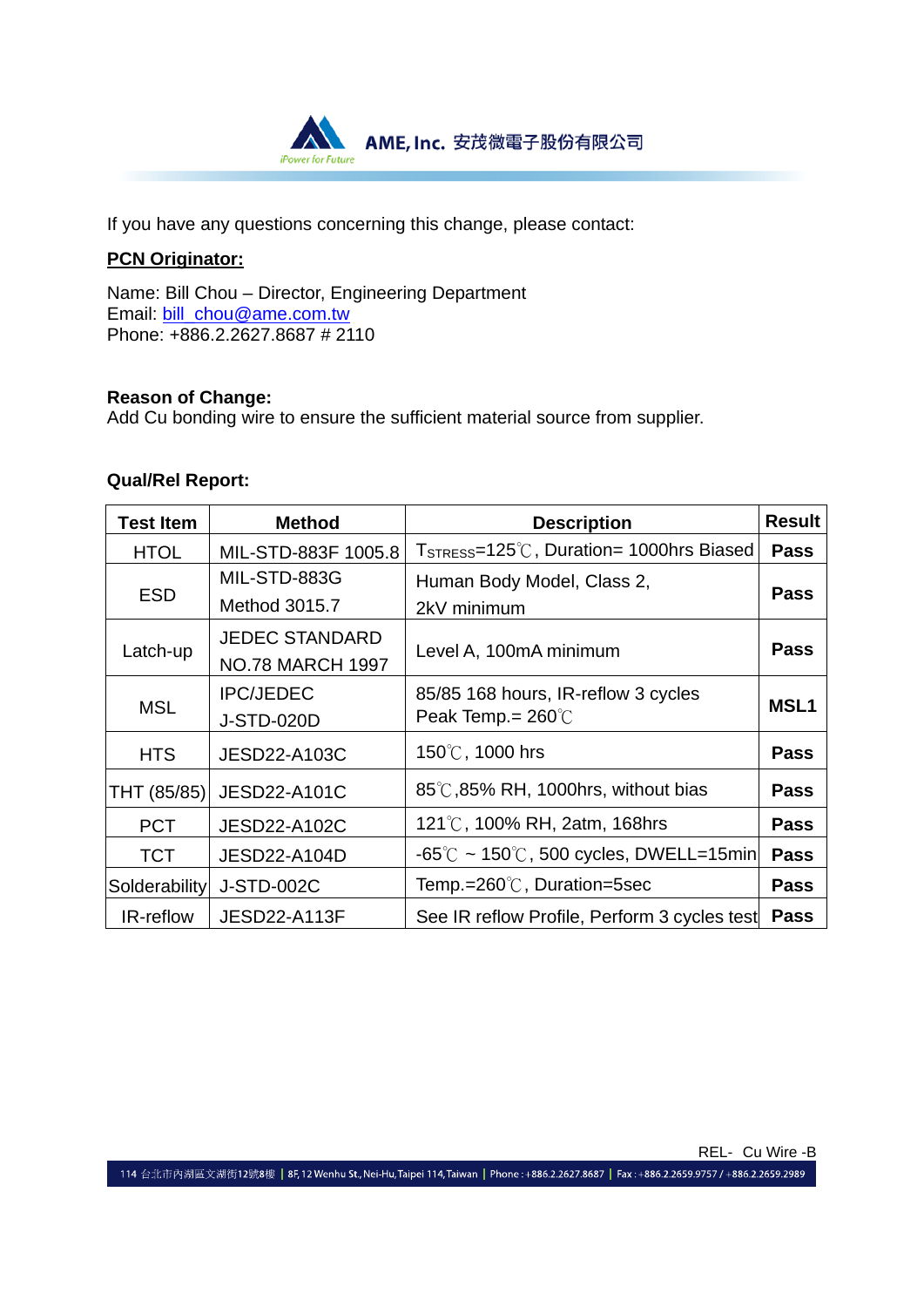

# AME Cu Wire Reliability Report

Packages related to this report were shown below :

**SOT-23**、**SOT-25**、**SOT-26**、**SOT-23A**、**SOT-89**、**SOT-143**、**SOT-223 TSOT-23**、**TSOT-25**、**TSOT-26**、**TSOT-23A**、**TSOT-25A**、**TSOT-26A SOP-8**、**SOP-8/PP**、**MSOP8**、**MSOP10 DFN-6**、**DFN-8**、**DFN-10**、**DFN-12**、**QFN-12**、**QFN-16**、**QFN-20 TO-92**、**TO-220**、**TO-252**、**TO-263 DIP-8**、**DIP-40**、**PDIP-8**、**PQFP44** 、**SC-70** 

**Prepared by Jess Lin, Supervisor of Quality & Reliability Dept.** 

\_\_\_\_\_\_\_\_\_\_\_\_\_\_\_\_\_\_\_\_\_\_\_\_\_\_\_\_\_\_\_\_\_\_\_\_\_\_\_\_\_\_\_\_\_\_\_\_\_\_\_\_\_\_\_\_\_\_\_\_\_\_\_\_\_\_\_\_\_\_

**Approved by Amy Shen, Manager of Production Management Dept.**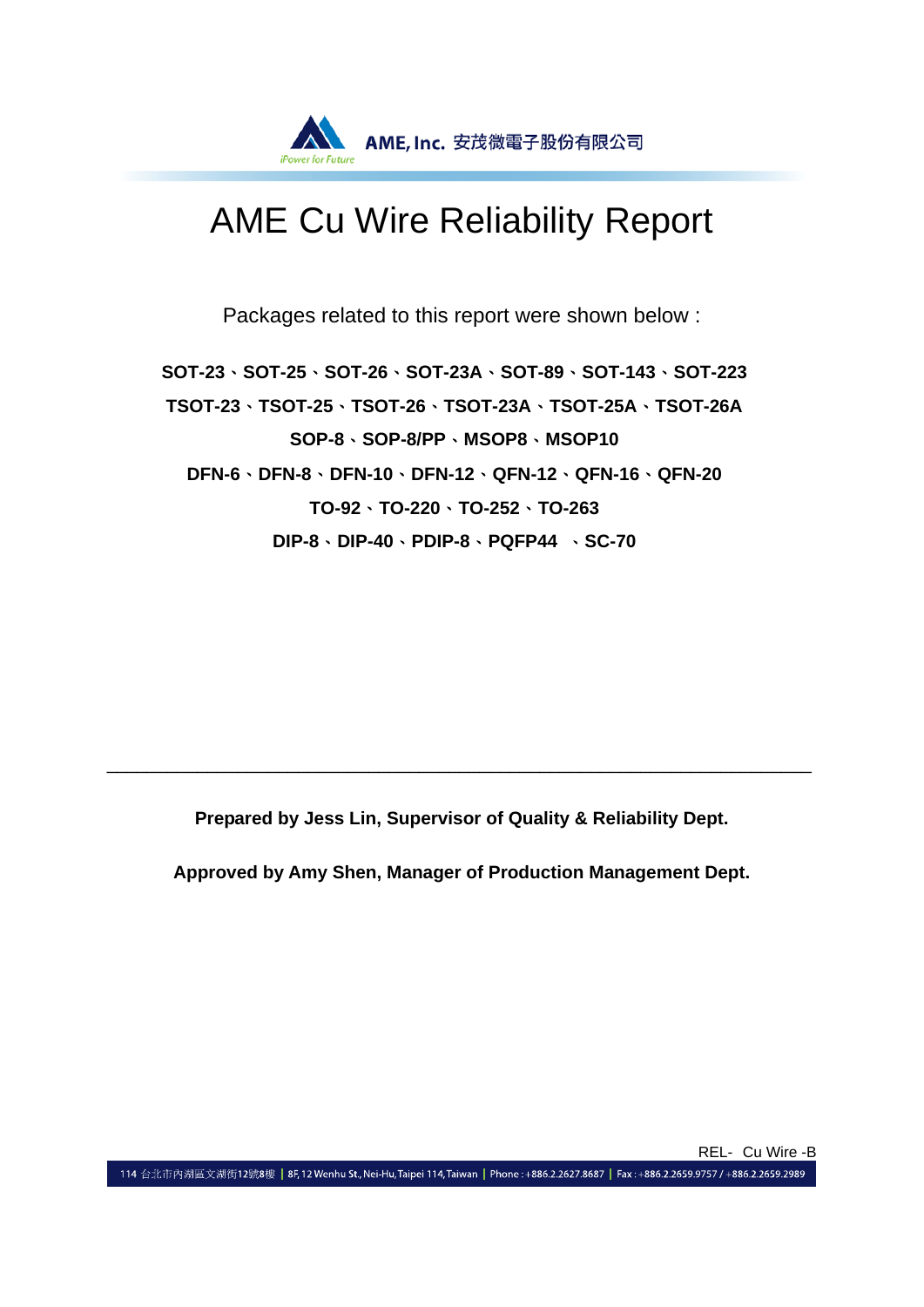

# **Table of Contents:**

- **I**、Failures In Time Calculation
- **II**、Product Reliability Test Result
- **III**、Package Reliability Test Result
- **IV**、IR-reflow Test Result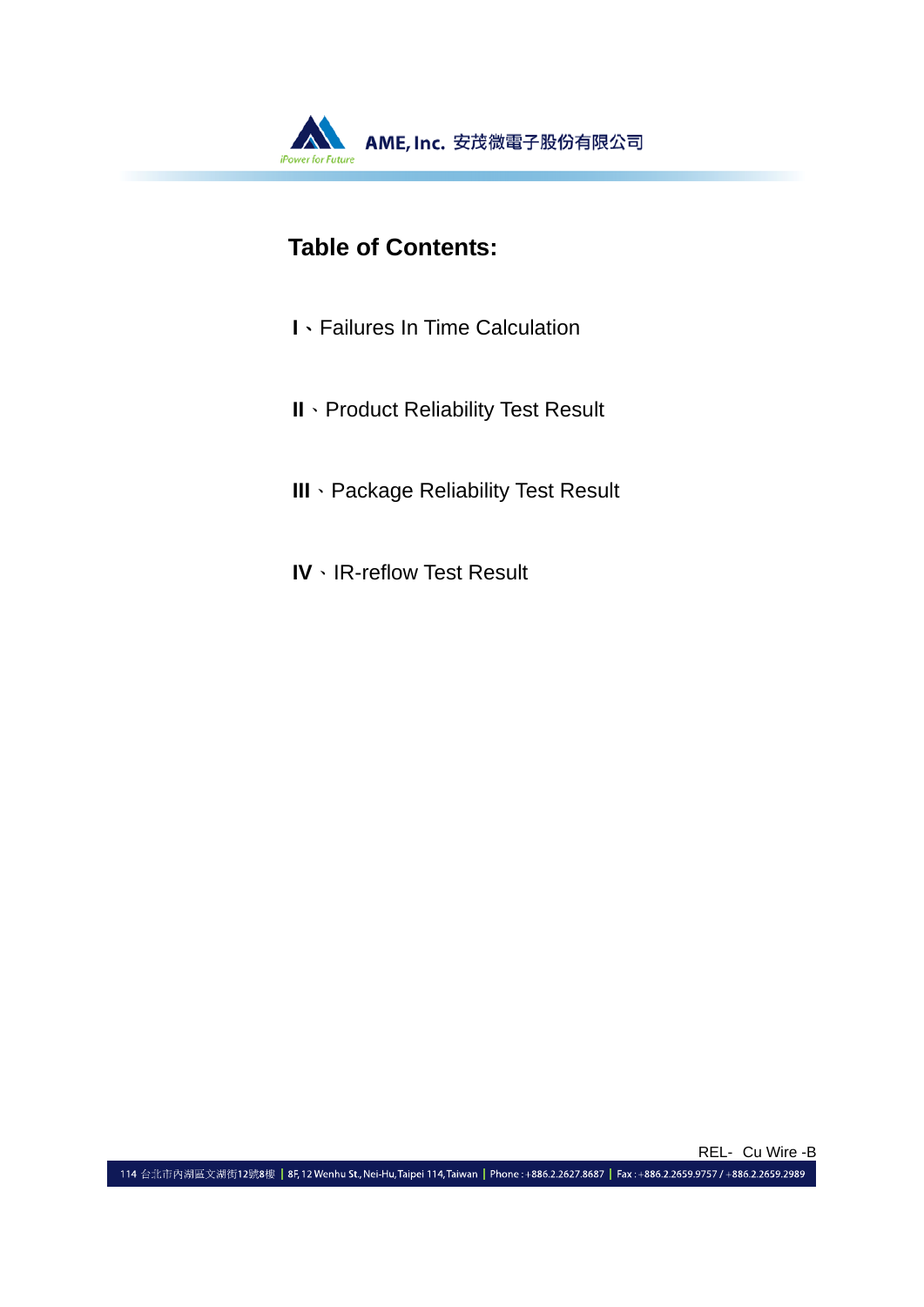

## **I**、**Failures In Time Calculation:**

Use HTOL test information mentioned in section<sub>IV</sub>, FIT (Failures In Time) can be calculated as below:

 $FIT = (x^2_{(v, CL)} \times 10^9) / (2 \times S \times H \times A_F) = (4.61 \times 10^9) / (2 \times 77 \times 1000 \times 280.59)$ 

=106.57 (pieces per 10<sup>9</sup> hours) @ 40℃ with 90% Confidence Level.

Where  $A_F$  is acceleration factor setting activation energy to 1.0eV as zero failure.

## **II**、**Product Reliability Test Result:**

| <b>Test Item</b> | <b>Test Condition</b>                                       | <b>Sample Size / Failures</b> | <b>Result</b> |
|------------------|-------------------------------------------------------------|-------------------------------|---------------|
| <b>HTOL</b>      | ${\sf T}_{\sf STRES}{\sf s}$ =125 $^{\circ}\!{\mathbb C}$ . | 77 $pcs/0$ pcs                | Pass          |
|                  | Duration=1000hrs                                            |                               |               |
|                  | Biased, Read at                                             |                               |               |
|                  | 168/504/1000 hours                                          |                               |               |
| <b>ESD</b>       | Human Body Model                                            | 3 pcs per pin pair / 0 pcs    | Pass          |
|                  | Pin-to-Pin test                                             |                               |               |
|                  | Level 2, 2kV minimum                                        |                               |               |
| Latch-up         | Level A, 100mA minimum                                      | 3 pcs per pin pair / 0 pcs    | Pass          |

REL- Cu Wire -B

114 台北市內湖區文湖街12號8樓 | 8F, 12 Wenhu St., Nei-Hu, Taipei 114, Taiwan | Phone: +886.2.2627.8687 | Fax: +886.2.2659.9757 / +886.2.2659.2989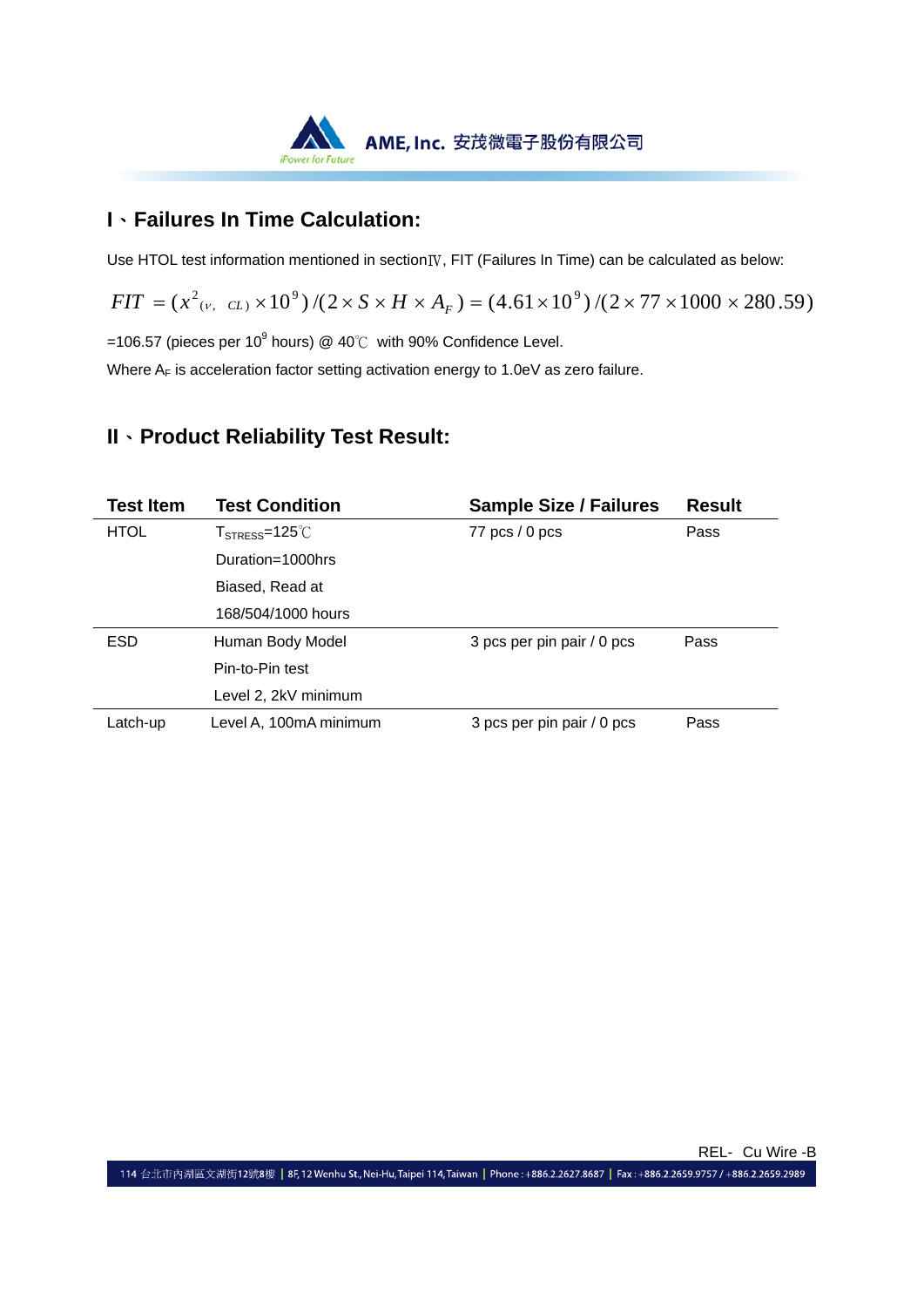

# **III**、**Package Reliability Test Result:**

| <b>Test Item</b> | <b>Test Condition</b>              | <b>Sample Size / Failures</b> | <b>Result</b> |
|------------------|------------------------------------|-------------------------------|---------------|
| <b>MSL</b>       | 85/85 168 hours                    | 22 pcs $/ 0$ pcs              | Level 1       |
|                  | IR-reflow 3 cycles                 |                               |               |
|                  | Peak Temp.= 260°C                  |                               |               |
|                  | IPC/JEDEC J-STD-020C               |                               |               |
| <b>HTS</b>       | Precondition <sup>NOTE 1</sup>     | 77 pcs / 0 pcs                | Pass          |
|                  | Temp.= $150^{\circ}$ C             |                               |               |
|                  | Duration=1000 hours                |                               |               |
|                  | Unbiased, Read at                  |                               |               |
|                  | 1000 hours                         |                               |               |
| <b>THT</b>       | Precondition <sup>NOTE 1</sup>     | 77 pcs / 0 pcs                | Pass          |
|                  | Temp.=85℃, R.H.=85%                |                               |               |
|                  | Duration=1000 hours                |                               |               |
|                  | Unbiased,                          |                               |               |
|                  | Read at 1000 hours                 |                               |               |
| <b>PCT</b>       | Precondition <sup>NOTE 1</sup>     | 77 pcs / 0 pcs                | Pass          |
|                  | Temp.=121℃, R.H.=100%              |                               |               |
|                  | 15PSIG, Unbiased                   |                               |               |
|                  | Duration=168 hours                 |                               |               |
|                  | Read at 168 hours                  |                               |               |
| <b>TCT</b>       | Precondition <sup>NOTE 1</sup>     | 77 pcs / 0 pcs                | Pass          |
|                  | $-65^{\circ}$ C ~ 150 $^{\circ}$ C |                               |               |
|                  | 200 cycles Unbiased,               |                               |               |
|                  | Read at 500 cycles                 |                               |               |
| Solderability    | Temp.= $260^{\circ}$ (lead-free)   | $5$ pcs $/ 0$ pcs             | Pass          |
|                  | Duration=5sec                      |                               |               |

**NOTE 1:** 85/85 168 hours + IR-reflow 3 cycles with Peak Temp.= 260℃

REL- Cu Wire -B

114 台北市內湖區文湖街12號8樓 | 8F,12 Wenhu St., Nei-Hu, Taipei 114, Taiwan | Phone : +886.2.2627.8687 | Fax : +886.2.2659.9757 / +886.2.2659.2989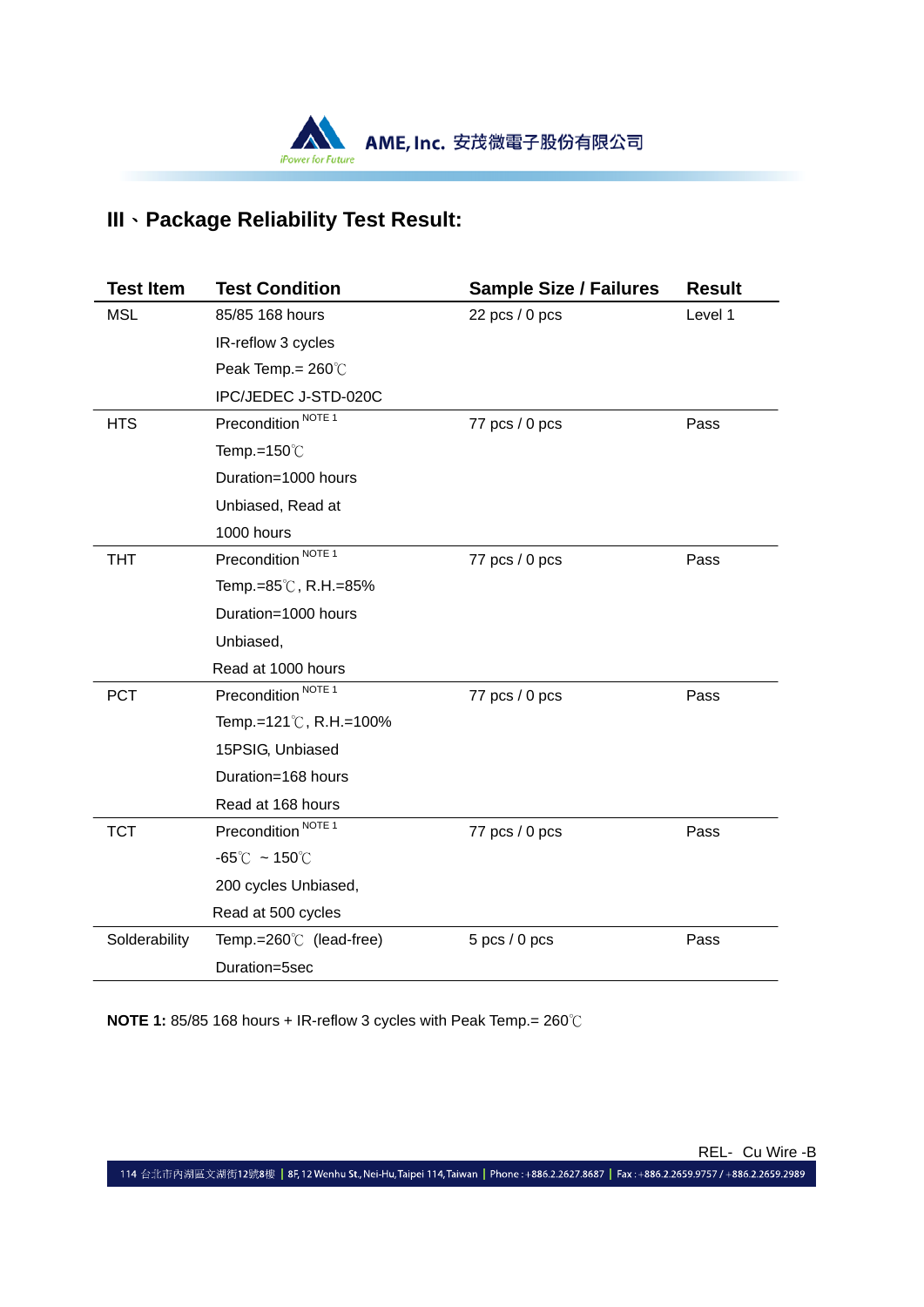

# **IV**、**IR-reflow Test Result:**

| <b>Test Item</b> | <b>Test Condition</b> | <b>Sample Size / Failures</b> | Result |
|------------------|-----------------------|-------------------------------|--------|
| IR-reflow        | See IR reflow Profile | $22$ pcs / 0 pcs              | Pass   |
|                  | Perform 3 cycles test |                               |        |

IR reflow Profile:

| <b>Profile Feature</b>                        | <b>Sn-Pb Eutectic Assembly</b> | <b>Pb-Free Assembly</b>    |
|-----------------------------------------------|--------------------------------|----------------------------|
| Average Ramp-Up Rate                          | 3°C /second max.               | 3°C /second max.           |
| $(Tsmax$ to Tp)                               |                                |                            |
| <b>Preheat</b>                                |                                |                            |
| Temperature Min (Ts <sub>min</sub> )          | $100^{\circ}$ C                | 150°C                      |
| Temperature Max (Ts <sub>max</sub> )          | $150^{\circ}$ C                | $200^{\circ}$ C            |
| Time (ts <sub>min</sub> to ts <sub>max)</sub> | $60 - 120$ seconds             | $60 - 180$ seconds         |
| Time maintained above                         |                                |                            |
| Temperature $(T_L)$                           | $183^{\circ}$ C                | $217^{\circ}$ C            |
| Time ( $t_L$ )                                | $60 - 150$ seconds             | $60 - 150$ seconds         |
| Peak/Classification Temperature               | $245^{\circ}$ C                | $260^{\circ}$ C            |
| (Tp)                                          |                                |                            |
| Time within 5°C of actual Peak                | 10~30 seconds                  | $20 - 40$ seconds          |
| Temperature (tp)                              |                                |                            |
| Ramp-Down Rate                                | $6^{\circ}$ C /second max.     | $6^{\circ}$ C /second max. |
| Time 25°℃ to Peak Temperature                 | 6 minutes max.                 | 8 minutes max.             |



REL- Cu Wire -B

114 台北市內湖區文湖街12號8樓 | 8F,12 Wenhu St., Nei-Hu, Taipei 114, Taiwan | Phone : +886.2.2627.8687 | Fax : +886.2.2659.9757 / +886.2.2659.2989